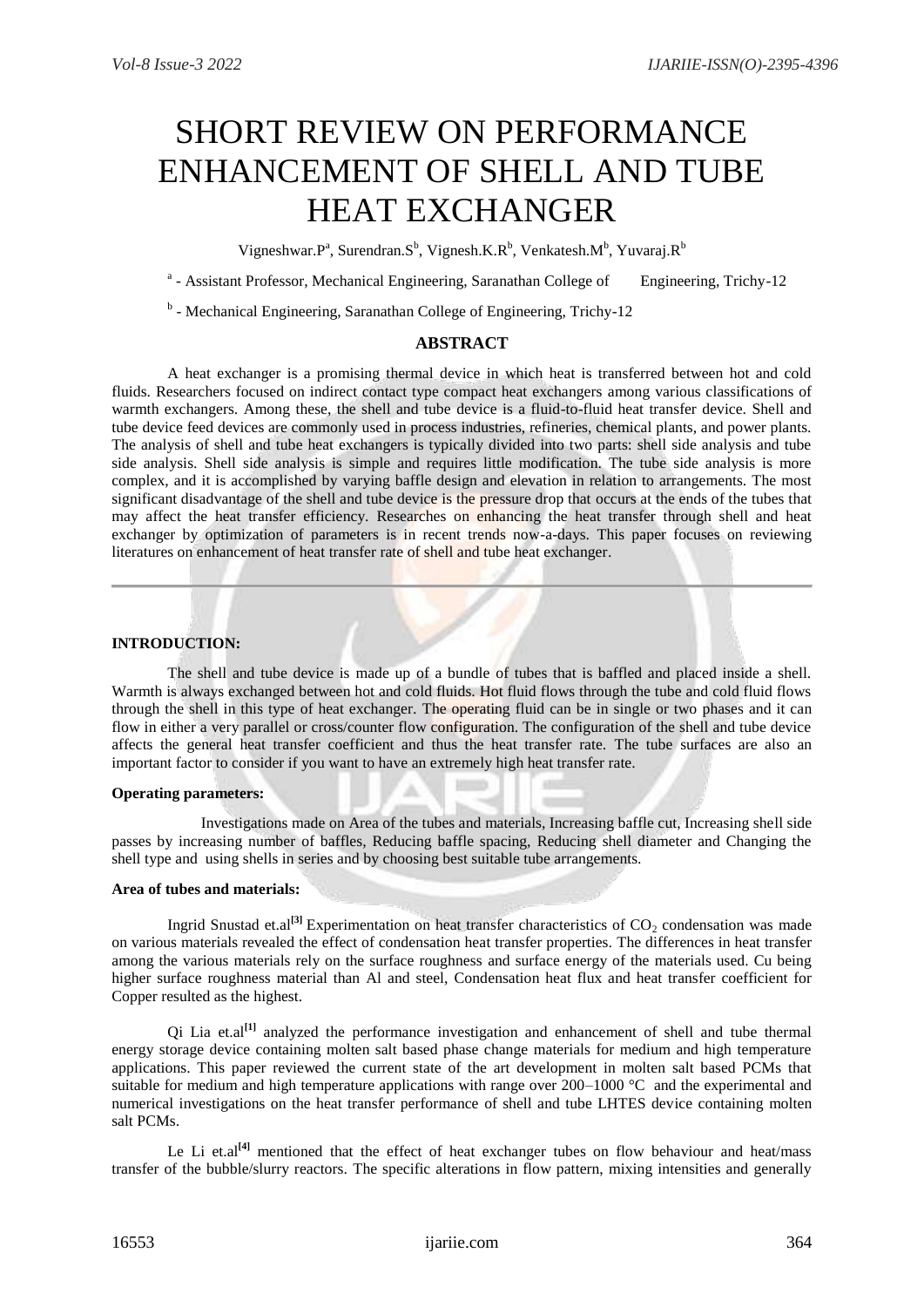hydrodynamics due to insertion of heat exchanger tubes in BCR/SBCR(Bubble/Slurry bubble column reactors). It showcases the effect arise when changing the internal design parameters by changing the angles of the flow pattern. Square 32,Square 45,Triangular 32,Triangular 45 are the angles made and the results are graphed.

Tomas Venegas et.al<sup>[2]</sup> examined that the future prospects for desiccant coated heat exchangers: Materials, design, and manufacturing. This review focused on the DCHE(Desiccant coated heat exchanger) device itself, its design, materials, and manufacturing processes, as well as designs of heat exchangers that might be suitable for solid-desiccant coating purposes. To overcome the weakness of the Vapour compression system (VCS) alternative dehumidification processes that is solid-desiccant-based dehumidification (SDD) system is mentioned.

#### **Increasing baffle cut:**

A.G. Ostrogorsky et.al**[5]** reviewed that the Disk-driven flows and interface shape in vertical Bridgman (VB) growth with a baffle. By using the disk shaped baffle, natural convection can and should be made negligible compared to forced convection. The steady laminar disk-driven flows, are steady than the complex unsteady flows driven by (accelerated crucible rotation technique) ACRT. Therefore, numerical models are the most effective tools for studying interface shape and convection in VB systems with the baffle.

M.S. Soliman et.al<sup>[6]</sup> studied that the present trend of developing heat exchanger- reactors suitable for conducting heterogeneous and catalytic exothermic reactions, these reactors have lower capital and operating costs. It is found that the dimensionless mass transfer equations can be used to calculate the outer side heat transfer coefficient (by analogy) which is required to calculate the overall heat transfer coefficient and the rate of heat transfer to the cooling fluid flowing inside the serpentine baffle.

J.R. McDonough et.al**[7]** stated that the meso-OBR has been used to screen gas–liquid bio-processes and rapidly screen homogeneous liquid reactions, liquid–liquid reactions and solid–liquid–liquid reactions. Additionally, rapid bivariate screening has been demonstrated where two operating variables were varied in a single experiment to find the optimum operating condition with minimal waste.

William P.Barber et.al<sup>[8]</sup> presented that the laboratory, pilot and full-scale work has shown that the Anaerobic Baffled Reactor(ABR) is capable of treating a variety of wastewaters of varying strength (0.45 < 1000 g/l), over a large range of loading rates (0.4 < 28 kg/ m3 d), and with high solids concentrations with satisfactory results.

#### **Increasing shell side passes by increasing number of baffles:**

Azher M. Abed et.al<sup>[12]</sup> reported that the results from heat transfer showed that nanofluids are especially effective in enhancing the flow boiling heat transfer and falling-film flow of binary nanofluids of refrigerants.

Nianben Zheng et.al<sup>[9]</sup> examined that the Multi-longitudinal vortices help to improve the synergy between the flow and temperature fields and reduce the entropy generation, power consumption, and the exergy destruction of the heat transfer process and Techniques which are developed according to the optimal flow fields such as DDIR-tube, AEA tube, conical stripes, longitudinal vortex generators, and vortex rods show excellent heat transfer and flow performance with less pressure drop.

Inderiot Kaur et.al<sup>[11]</sup> analyzed that the Surface roughness is the common and key-consideration in determining the thermal and hydraulic characteristics of the different types of metal HXs fabricated by powder bed-fusion technologies such as SLM(Selective Laser Melting) and DMLS(Direct Metal Laser Sintering). The AM(Additive manufacturing) technologies have paved ways to manufacture optimized geometries which can be designed by coupled numerical tools and AM technologies. Cellular structures depicted higher heat transfer and pressure drop than considered convectional baseline configurations, but the overall relative benefit is dependent on the unit cell topology.

Bao Meng et.al**[10]** mentioned that the fabrication process of compact heat exchangers involves multiple materials, multi scales and multiple passes. Both interdisciplinary design methodologies and hybrid micromanufacturing processes derived from current micro-fabrication techniques, are necessary for overcoming the key issues encountered in the production of compact heat exchanger for Hypersonic Pre-cooled Combined Cycle Engine (HPCCE).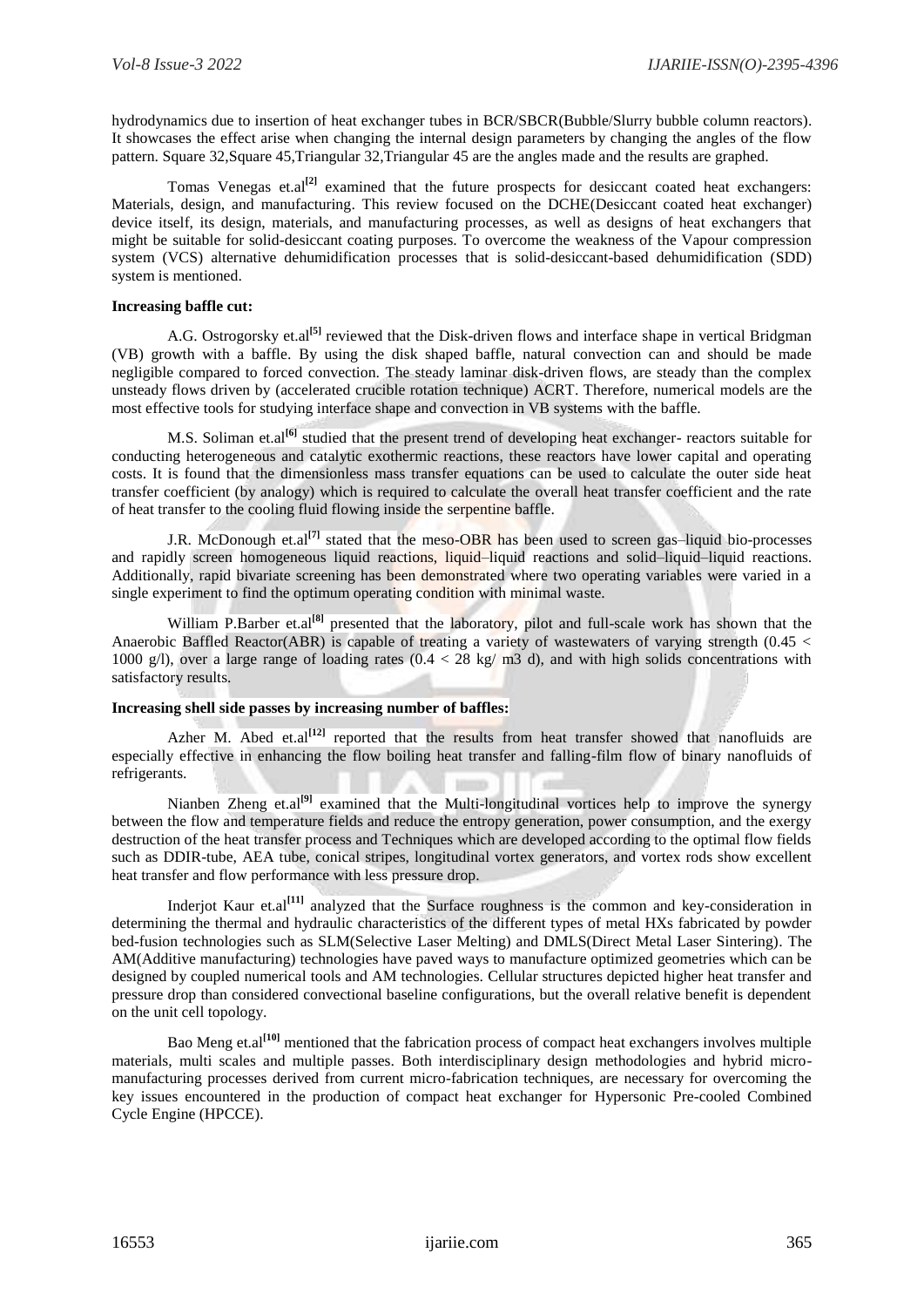## **Reducing baffle spacing:**

Jianjun Hu et.al<sup>[16]</sup> reviewed that the increasing artificial roughness can reorganize the airflow in the laminar sublayer and create the turbulence to enhance the heat transfer between airflow and absorber plate. The jet impingement on absorber plate is an effective technique to enhance the rate of heat transfer by reorganizing the airflow near the absorber plate and making the boundary layer much thinner. The double/multi-pass collector has the advantages of increasing the heat exchange area and residence time of air by introducing double or multiple flow passage to reorganize the airflow of main stream in the SAC, which can also reduce the heat loss to the ambient. Setting baffles can introduce disturbance to the fluid and reorganize the airflow in the whole collector chamber as expected.

Jie Wua et.al<sup>[15]</sup> examined that there are a range of design options, dependent on Reynolds number, which can be employed to improve the mixing of viscous slurries in industrial processing tanks. This could have benefits of reduced stagnant zones, increased wall velocity and reduced sedimentation depth, with the same power input as the initial installation. Swirl flow via removal of baffles can be considered for Re > 500, even for viscous non-Newtonian slurries with yield stress.

Tabish Alam et.al**[14]** founded that perforated baffles are considered to be thermo-hydraulically better in comparison to solid baffles because perforation in ribs/blocks/baffles enhances the heat transfer due to elimination of hot spot just behind the ribs.

Sunil Chamoli et.al<sup>[13]</sup> founded that small height roughness element of different configuration was widely investigated both analytically and experimentally and numerical studies also predict same the behavior as the experimental results.The compound delta winglets can be used to enhance heat transfer and perforated winglets may found suitable in performance enhancement of solar thermal systems.

#### **Tube arrangements in heat exchangers:**

Ali Sadeghianjahromi et.al<sup>[18]</sup> compared the heat transfer in fin and tube heat exchangers using different mechanisms. Increased heat transfer area, increased heat transfer coefficient, and improved temperature difference are three mechanisms used. The developed correlations for estimating the heat transfer and pressure drop characteristics of fin-and-tube heat exchangers with various fin types and circular and flat tubes in dry and wet situations, as well as comparisons between them. Heat transmission area may be increased by using plain and wavy fins. By restarting the boundary layer, louvre and slit fins improve heat transfer coefficient, whereas vortex generators improve mixing of hot and cold fluids, which improves heat transfer coefficient.

Dawei Wang et.al<sup>[17]</sup> investigated the tube external heat transfer for passive residual heat removal heat exchangers in nuclear power reactors was given. The heat transfer mechanism and correlations investigation concerning(passive residual heat removal) PRHR heat exchangers in different (nuclear power plant) NPPs are the major subject of this work. By comparing the many correlation you may find out which ones are the most relevant connections for heat exchanger heat transfer calculation in NPP passive safety system

Bipin Kumar et.al<sup>[19]</sup> stated that the source of heat transfer increases achieved by this passive approach is revealed by a careful examination of heat transfer and fluid flow mechanisms in a flow through a circular tube fitted with various insert shapes. Twisted tape inserts have been documented in the literature to provide significant heat transfer increases, however they are typically chosen for laminar flow since turbulent flow results in significant frictional losses.

A.K.M. Sadrul Islam et.al<sup>[20]</sup> Estimated that the Thermal and hydraulic performance of finned-tube heat exchangers under different flow ranges. It was discovered that when the longitudinal pitch (Ll) of the tube increases, the heat transfer and pressure drop performance decreases because the flow becomes more loose and less compact. Because the pressure drop is greater than the heat transfer, the efficiency improves when tube pitch is increased.

## **Using shell in series:**

Meijie Liu et.al<sup>[24]</sup> Experimentally says that the Photocatalysts with a core–shell metal organic frame for solar energy conversion it is worth mentioning that the photocatalytic effectiveness of composite materials varies depending on whether they're exposed to simulated or real sunshine. For the development of more intelligent core–shell MOF-based photocatalysts, understanding the impact of numerous parameters on photocatalytic performance, such as core size and shape, porosity, shell thickness, and hydrophobicity, is critical.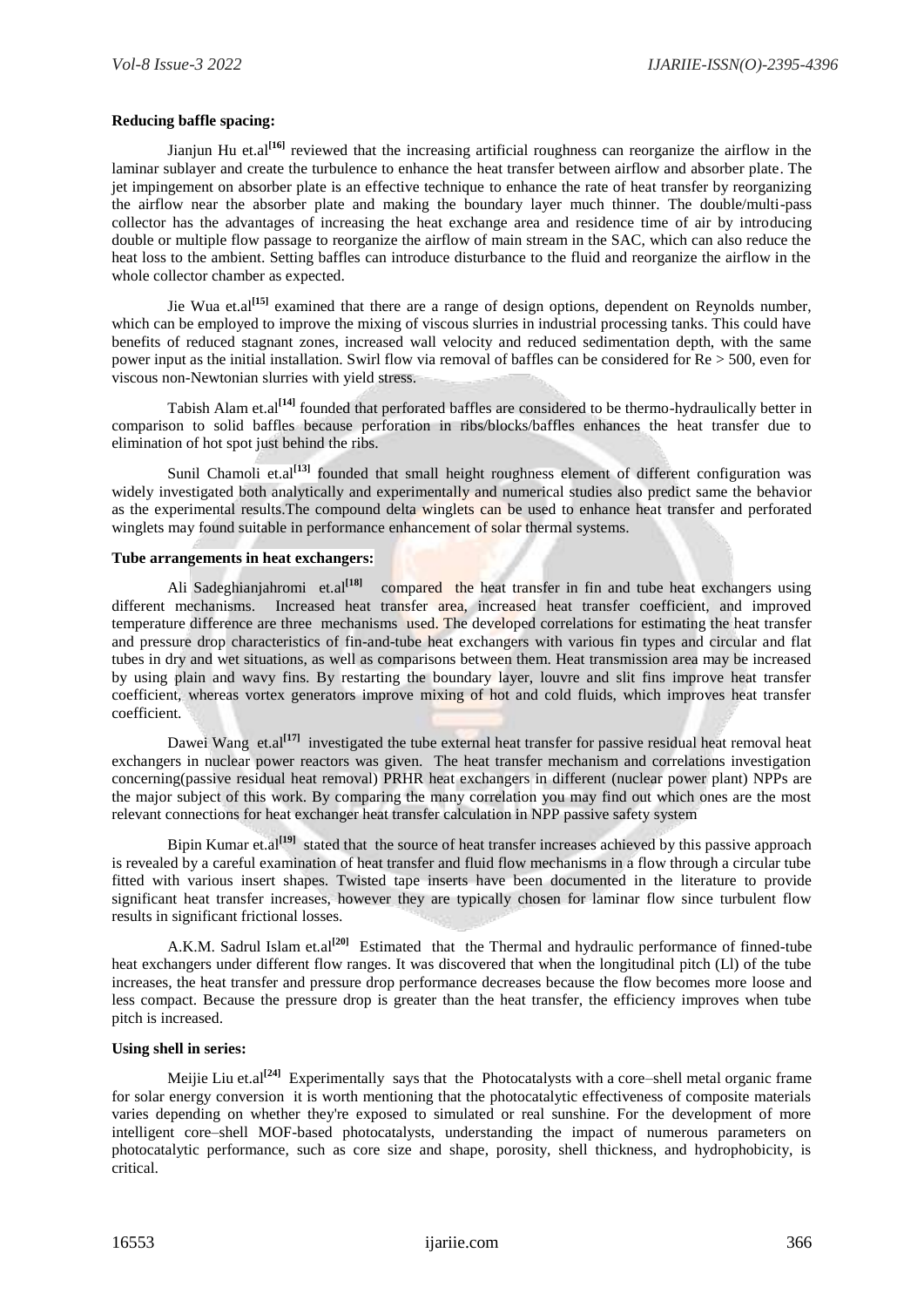Abdellah Hamdaoui et.al<sup>[21]</sup> studied that the Several numerical experiments were performed to demonstrate the effectiveness of this vectorial Padé approximant in solving these types of issues. Comparison of the outcomes of the three algorithms CS, CCP, and CPP[1, N 1] for the truncation orders  $N = 10$ , 15, and 20 with the stated tolerance settings. We concluded from the acquired data that by using this vectorial Padé approximant CPP[1, N l], we may get huge step lengths when compared to the CS and CCP algorithms.

Jin-Soo Park et.al**[22]** discussed that it has a unique cellular structures Activated Carbon derived from the coconut shell biomass have the highest quality and this article mainly focusing on the activation method used for developing desired pore structure and nitrogen doping is to improve the electrocatalytic properties of activated porous carbon materials that is derived from the coconut shell biomass.

Haiyang Sua, et.al<sup>[23]</sup> In this article we design of NanoPorous Core at Shell Praticles and also we discuss the preparation methods of NPCSPs defining the larger bottom-up and top-down approach groups and the preparation and design of the core at shell particles including the structure and surface chemistry that will affect the particles function in biocatalysis which is then correlated with the synthesis methods to addressing this issue use efficient method of low toxicity nanozymes.

## **Reducing Shell diameter:**

Yunho Hwang et.al<sup>[28]</sup> investigated that shell-and-tube type phase change plate study for temperature uniformity and thermal storage. Theoretical research demonstrates that increasing the size and decreasing the size resulted in a bigger specific heat transfer area and a higher transient heat transfer rate. conclude that the average temperature of the air at the exit is lower, and the overall heat transfer time is shortened.

R. Manikandan et.al<sup>[25]</sup> discussed the effect of the various phase change materials in a heat exchanger with manufactured shell and tubes. When compared to other phase transition materials, the efficacy (coefficient of thermal expansion) of Paraffin wax was significantly higher and the efficiency of Paraffin Wax is greater than that of vegetable PCM, suggesting that it be used in the aforementioned applications. It exhibits a 40 percent and a 27 percent increase in vegetable oil and paraffin wax, respectively, as compared to no PCM material.

Yuanpeng Yao et.al<sup>[27]</sup> experimentally to analyze the phase change process in latent heat thermal energy storage (LHTES) The results of the experiments reveal that PCMs implanted in porous medium can improve heat conduction and charging/discharging rates. This paper develops a numerical model for the PCM embedded in metal foam, which is then applied to a shell-and-tube LHTES unit.

A.H. Sofiyev et.al<sup>[26]</sup> analyzed using different shell theories are used to analyse the nonlinear vibration of reasonably thick multilayer shell-type structural components with twofold curvature made up of Carbon Nano Tube (CNT) patterned layers. In particular situations, we find formulas for the nonlinear frequencies of multilayer spherical and hyperbolic-paraboloid shells, rectangular plate produced by CNTs in shear deformation, and classical shell theories.

## Changing the shell type**:**

Jin Zhang et.al<sup>[30]</sup> examined that a primarily review current breakthroughs in core-shell structured CdS nanocomposites, such as rational design, synthesis, and solar energy utilisation applications. First, the core-shell structured CdS nanocomposites' synthetic methodologies are discussed. Second, examine the solar energy conversion of core-shell structured CdS nanocomposites in detail, including photocatalytic, photoelectrochemical, and solar cell applications.

Ting Wang et.al**[31]** stated that the pesticide residue detection may be done using SERS, which is a potent and quick analytical approach. The detection sensitivity of the Au@Ag core–shell nanostructure is improved. The magnetic core–shell construction can enrich insecticide and reuse it, lowering detection costs and time. The ultra-thin SiO2 shell can prevent the impact of charge exchange between nanostructures and the detection environment, and the SiO2 core provides superior stability in the synthesis method.

Meng Tang et.al<sup>[32]</sup> suggested the cytotoxicity of quantum dots with a core-shell or non-shell structure, as well as considerations for environmentally friendly quantum dots. That QD functionalized with long ligands showed greater cytotoxicity than QD functionalized with short ligands. To summarise, the toxicity of QDs is induced by a number of factors, including ligands and electricity, rather than by a single factor.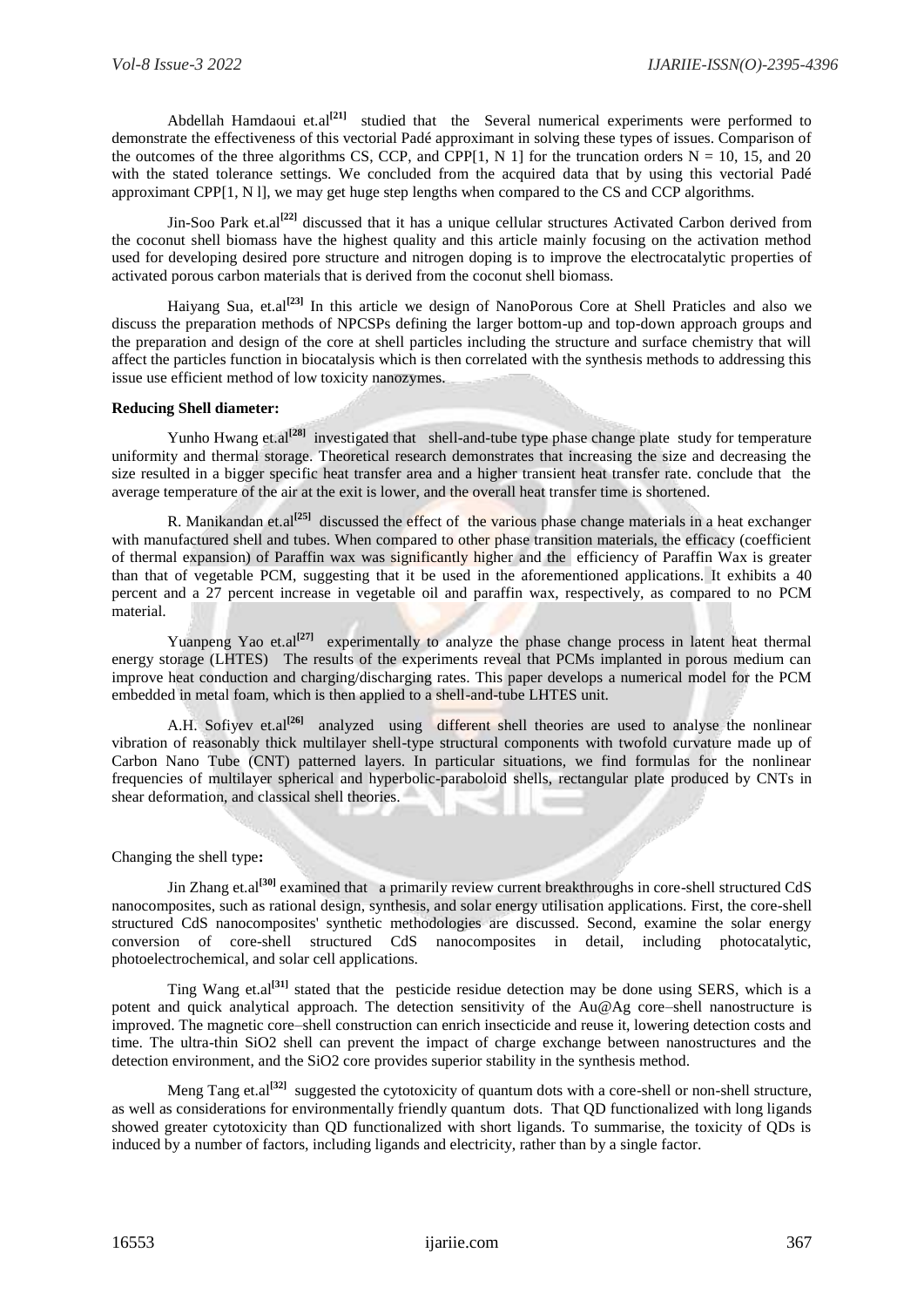Majid Pakizeh et.al<sup>[29]</sup> investigated that the Chitin/chitosan is usually derived chemically from shrimp shells on an industrial basis. The current paper describes the existing chemical techniques for recovering chitin from shrimp shell wastes and producing its most common derivative, the deacetylated form known as chitosan.

## **Conclusion:**

The inferences obtained by the researches so far have been enlisted below

- 1. The large surface area afforded by the plates means that plate and frame heat exchangers can allow more heat transfer between the two fluids, for a given volume relative to shell and tube heat exchangers.
- 2. A higher baffle cut reduces the heat transfer coefficient on the shell side.
- 3. The significance of baffle cut on the shell side heat transfer coefficient increases as the baffles.
- 4. Higher baffle spacing reduces the pressure drop, but this will allow more longitudinal flow, which decreases the coefficient of heat transfer.
- 5. The most common type of heat exchangers, shell and tube heat exchangers are constructed of a single tube or series of parallel tubes (i.e., tube bundle) enclosed within a sealed, cylindrical pressure vessel.
- 6. In counter flow type applications, exchangers are added in series in order to increase the tube velocity and thus the heat transfer coefficient.
- 7. Heat transfer coefficient for shell side reduced by 15.15% by increasing baffle space by 0.2 from shell diameter and the pressure drop by 41.25%.
- 8. It is used in several industrial process for Removal of process heat and feed water preheating. Cooling of hydraulic and lube oil. Cooling of turbine, compressor, and engine.

## **References:**

- 1) Chuan Lia, Qi Lia, Feng Jiangb, Yulong Dinga, Zheng Dua- A review of performance investigation and enhancement of shell and tube thermal energy storage device containing molten salt based phase change materials for medium and high temperature applications.
- 2) Kashif Nawaz b , Lingshi Wang, Ming Qu, Tomas Venegas-Critical review and future prospects for desiccant coated heat exchangers: Materials, design, and manufacturing
- 3) Amy Brunsvold,Ingrid Snustad, Asmund Ervik ,Anders Austegard, , Jianying He ,Zhiliang Zhang-Heat transfer characteristics of CO2 condensation on common heat exchanger materials: Method development and experimental results.
- 4) Chun Han, Le Li, Qian Zhang,Wei Huang,Wenhao Lian, Yansheng Zhao- Review on the effect of heat exchanger tubes on flow behavior and heat/mass transfer of the bubble/slurry reactors.
- 5) A.G. Ostrogorsky- Disk-driven flows and interface shape in vertical Bridgman growth with a baffle.
- 6) G.H.Sedahmed,M. Hussein,M.S. Soliman,S.A. Nosier-Mass and heat transfer behavior of a new heterogeneous stirred tank reactor with serpentine tube baffles.
- 7) A.N. Phan,A.P. Harvey,J.R. McDonough Rapid process development using oscillatory baffled mesoreactors – A state-of-the-art review.
- 8) DAVID C. STUCKEY,WILLIAM P. BARBER-THE USE OF THE ANAEROBIC BAFFLEDREACTOR(ABR) FOR WASTEWATER TREATMENT: A REVIEW
- 9) Fang Yan,Kang Zhang,Nianben Zheng,Tian Zhou,Zhiqiang Sun-A review on single-phase convective heat transfer enhancement based on multi-longitudinal vortices in heat exchanger tubes.
- 10) Bao Meng,Huoxing Liu,Min Wan,Rui Zhao,Zhengping Zou- Micromanufacturing technologies of compact heat exchangers for hypersonic precooled airbreathing propulsion: A review.
- 11) Inderjot Kaur, Prashant Singh- State-of-the-art in heat exchanger additive manufacturing.
- 12) Ali Najah Al-Shamani,Azher M. Abed,K. Sopian,M.A. Alghoul,Mohammad H. Yazdi-The role of enhancement techniques on heat and mass transfer characteristics of shell and tube spray evaporator: a detailed review
- 13) J.S. Saini, Sunil Chamoli, N.S. Thakur-A review of turbulence promoters used in solar thermal systems.
- 14) J.S. Saini, R.P. Saini, Tabish Alam- Heat and flow characteristics of air heater ducts provided with turbulators—A review.
- 15) Bon Nguyen, Graeme Lane ,Greg Short, Jie Wua, Jörg Rüster, Lachlan Graham, Steven Wang-Improved viscous slurry agitation for minerals processing.
- 16) Guangqiu Zhang, Jianjun Hu-Performance improvement of solar air collector based on airflow reorganization: A review.
- 17) Yanbin Liu, Xuesheng Wang, Xiangyu Meng, Dawei Wang-A review on tube external heat transfer for passive residual heat removal heat exchanger in nuclear power plant.